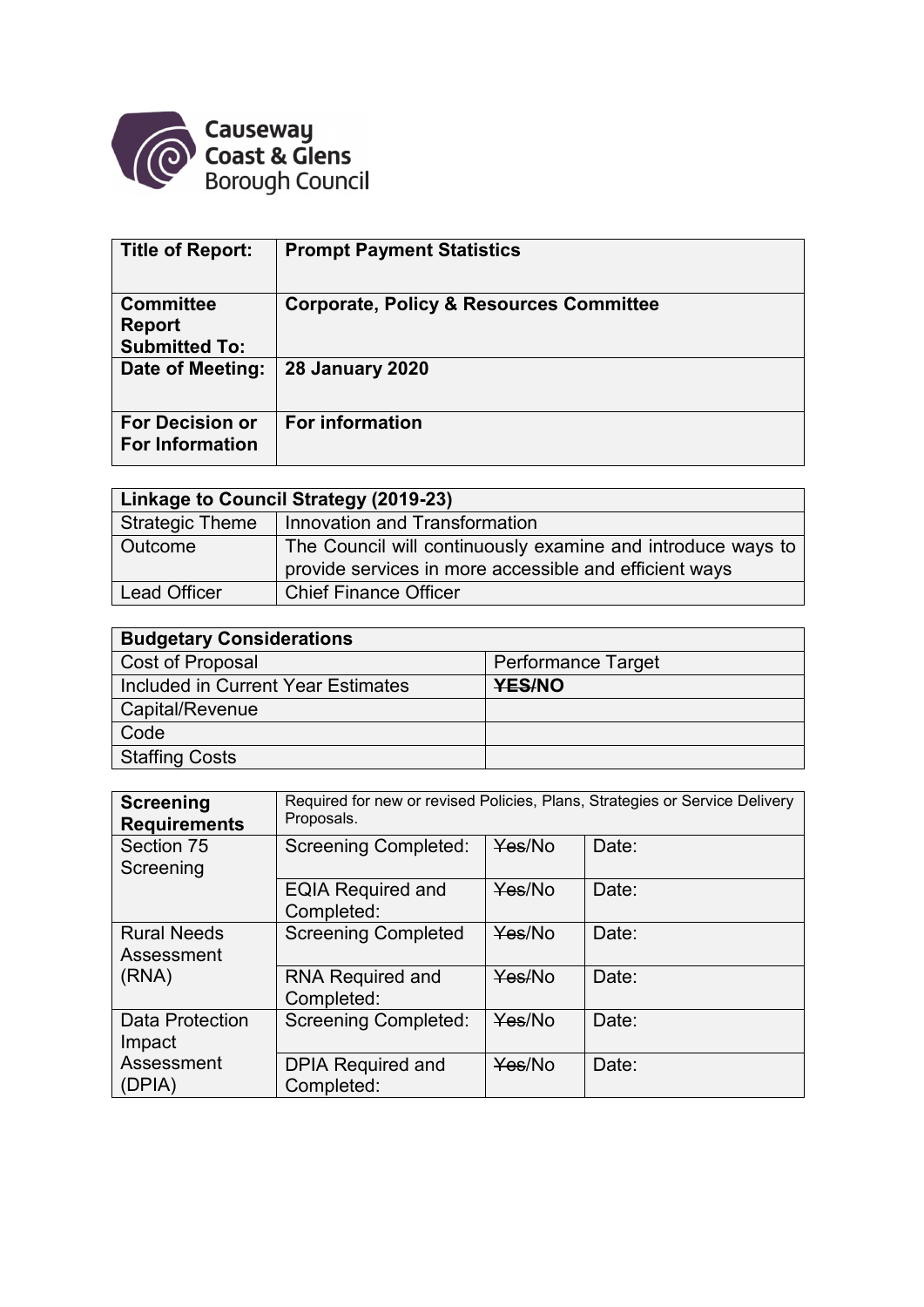## **1.1 Background**

Department for communities (DfC) requires Council to record and publish statistics regarding the payment of supplier invoices with specific reference to two distinct measures namely invoices paid within 10 working days and invoices paid within 30 calendar days.

## **1.2 Detail**

These figures are published on a quarterly basis by DfC with Councils required to do likewise. The purpose of the statistics is to encourage Councils to support businesses especially those local and/or small businesses for whom cash flow is of vital importance to their continued survival. In addition as part of Council's performance improvement plan for this year the payment of our suppliers has been identified as one of the performance improvement objectives with a target of 90% of suppliers being paid within 30 calendar days. The tables below detail Council's performance since April 2017 the latest data being for quarter 4 of 2019/20 being up to and including early January 2020. Q3 performance has improved from the previous two quarters' figures which is encouraging albeit the improvement is small and the initial part of Q3 appears to continue this trend.

## **1.3 Improvement Actions**

The small improvement would indicate that previously reported actions continue to have a positive impact although it may be too early to tell if this is either significant or permanent. As reported previously Council staff have been working on improved systems to assist with the purchase ordering and invoice payment processes. Once all staff have been trained then we can progress to the second phase which will allow for electronic authorisation of invoices and this has now commenced.